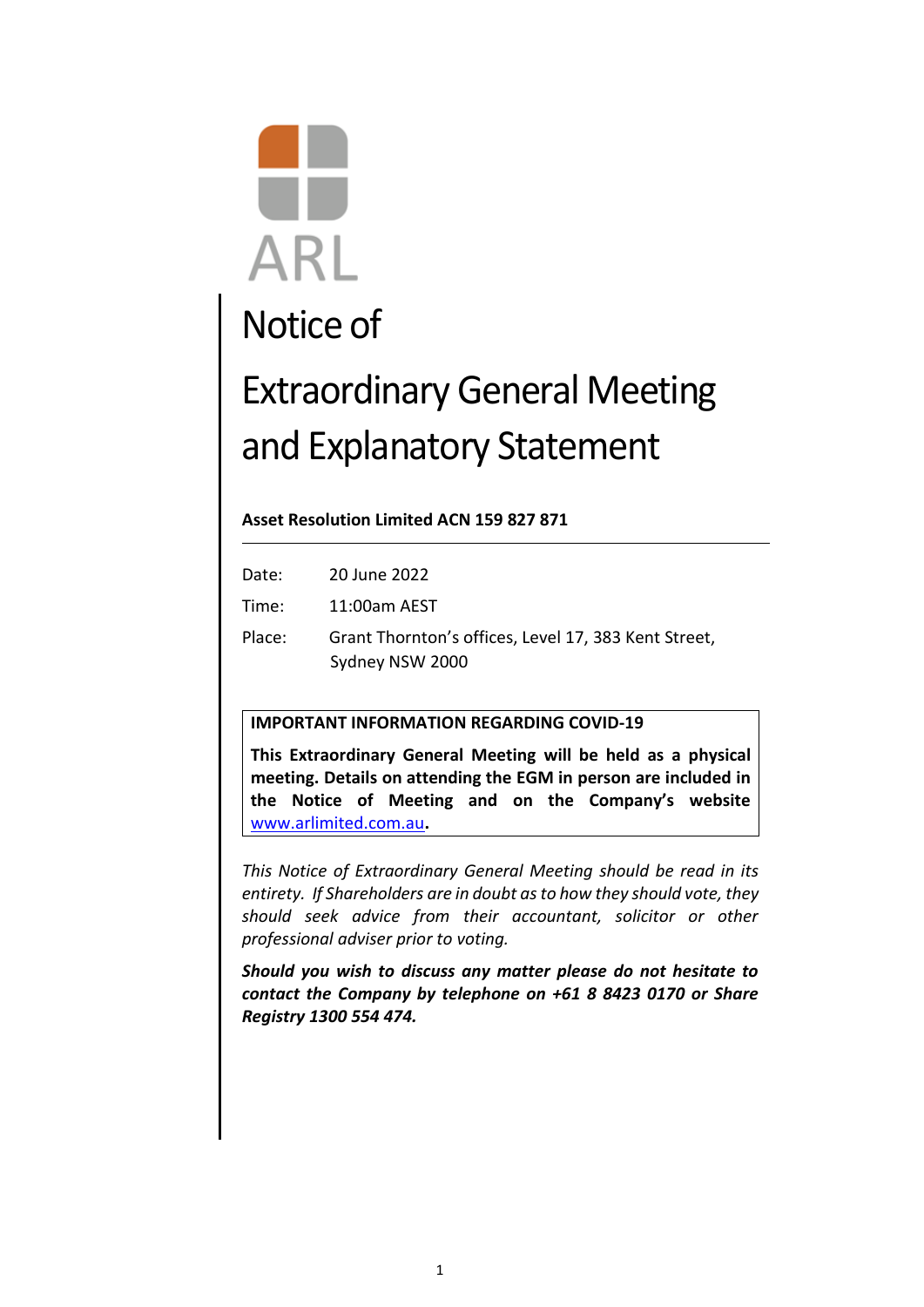

# Letter to Shareholders

Dear Asset Resolution Limited Shareholder,

I am pleased to confirm that we have received the final significant Octaviar distribution and have decided to issue this Notice of Extraordinary General Meeting (**EGM**) for Asset Resolution Limited (**ARL** or the **Company**) to allow Shareholders to vote on the future of their Company.

The Company's EGM is to be held in person. Details on attending the EGM are included in this notice of meeting and are on the Company's website [www.arlimited.com.au.](http://www.arlimited.com.au/)

The resolutions being put to the Meeting are set out below:

# *Potential return of capital to Shareholders*

The Board announced a \$1.6 million distribution from the Octaviar Entities on 4 April 2022. The liquidators of the Octaviar Entities have indicated the April 2022 payment is the last significant distribution but a further small final distribution may be made in 2023, following which the liquidation will be completed. It is therefore the intention of the Board that the Company's cash assets be distributed to Shareholders as contemplated in the Explanatory Statement. The Board does not intend to wind the Company up until it receives notice from the liquidator that the liquidation has ended.

# *Delisting from the NSX*

Once the capital has been returned to Shareholders as contemplated in the Explanatory Statement enclosed with this Notice, the Board proposes to delist the Company from the NSX.

Our Extraordinary General Meeting will be held at 11:00am AEST on Monday 20<sup>th</sup> June 2022. I hope you can join us then.

Yours sincerely,

**Giles Craig**

Chair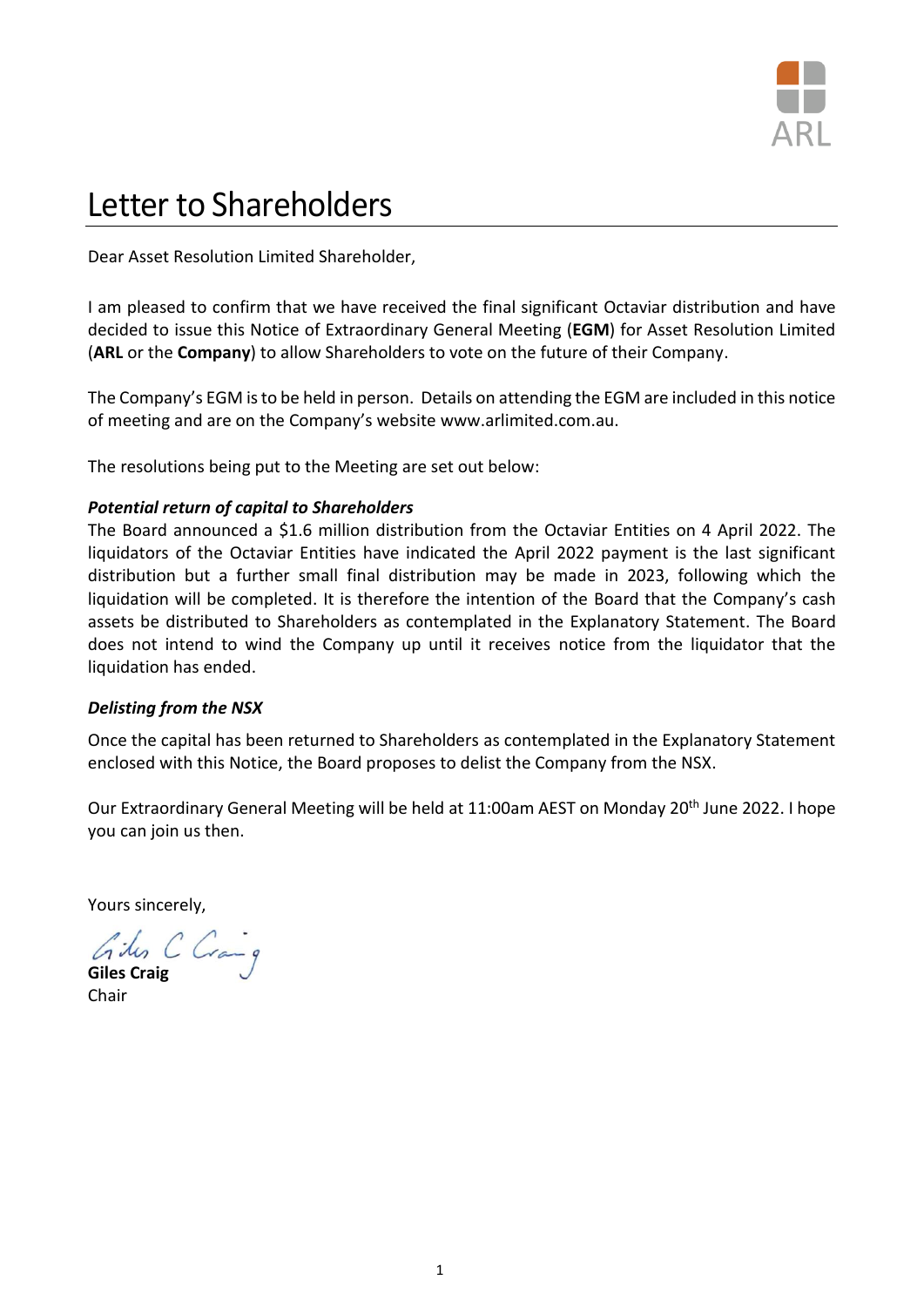

# Notice of Extraordinary General Meeting

The Extraordinary General Meeting (**EGM**) of Shareholders of Asset Resolution Limited ACN 159 827 871 (ARL or the Company) will be held at 11:00am AEST on Monday 20<sup>th</sup> June 2022 in person as follows:

# **In person: Grant Thornton's offices, Level 17, 383 Kent Street, Sydney NSW 2000**

Attached to, and forming part of this Notice of Meeting, is an Explanatory Statement that provides Shareholders with background information and further details in understanding the reasons for, and effect of, the Resolutions (if approved).

If you are unable to attend the EGM, you are requested to complete your Proxy Form. For further information regarding voting and proxies, please refer to page 3 of this Notice of Meeting.

A number of defined terms are used in this Notice. These terms are contained in the Explanatory Statement and the Proxy Form.

# **Business**

# **1. Resolution 1 - Potential return of capital to Shareholders**

To consider and, if thought fit, to pass the following resolution as an ordinary resolution:

*That approval is given for the purposes of Part 2J.1 of the Corporations Act and for all other purposes of the Company to reduce its share capital by up to \$19.1 million in accordance with sections 256B and 256C of the Corporations Act 2001 (Cth) by way of an equal capital reduction that will pay each Shareholder the amount of up to \$5.73 per Share, on the terms described in the Explanatory Statement accompanying this Notice*.

# **2. Special Resolution 2 - Delisting**

Subject to Resolution 1 being passed, to consider and, if thought fit, to pass the following resolution as a special resolution:

*That approval is given for the purpose of NSX Listing Rule 2.25 and for all other purposes of the Company to withdraw the listing of the Company from the NSX and that the Directors be authorised to do all things necessary to give effect to the delisting of the Company from the NSX.*

Resolution 2 is a Special Resolution requiring at least 75% of the votes cast by Shareholders entitled to vote on Resolution 2 to be in favour of the Resolution in order for it to pass.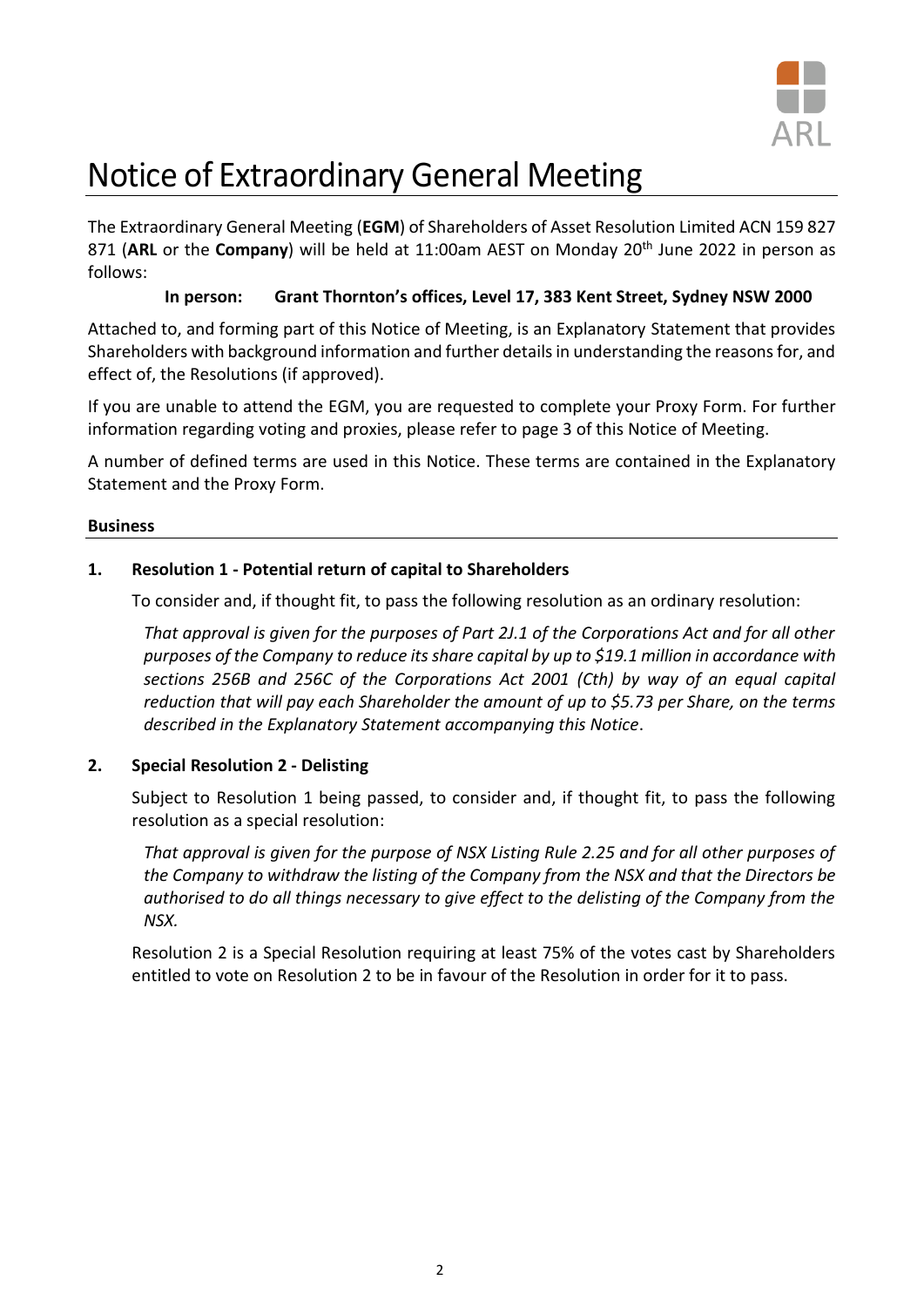

# **Voting and proxies**

# **1. Voting**

For the purpose of determining a person's entitlement to vote at the meeting, a person will be recognised as a member and the holder of Shares if that person is registered as a holder of those Shares at 7:00pm (Sydney time) on 18<sup>th</sup> June 2022.

The Company will be holding a physical EGM.

Shareholders may vote by either:

- (a) in person at the physical meeting, or
- (b) appointing a Proxy

# **2. Proxies**

A Shareholder who is entitled to attend and vote at the meeting may appoint up to two proxies to attend and vote on behalf of that Shareholder. If you require an additional proxy form, please contact Link Market Service on **1300 554 474** or email [registrars@linkmarketservices.com.au,](mailto:registrars@linkmarketservices.com.au) or alternatively call Vicky Allinson on 08 8423 0170.

If you wish to appoint a second proxy you must specify the percentage of votes or number of securities for each proxy, otherwise each proxy may exercise half of the votes.

To appoint a second proxy, you must follow the instructions on the proxy form.

Where a Shareholder appoints more than one proxy, neither proxy is entitled to vote on a show of hands.

A proxy need not be a Shareholder of ARL.

To be effective, ARL must receive the completed proxy form and, if the form is signed by the Shareholder's attorney, the authority under which the proxy form is signed (or a certified copy of the authority) by no later 48 hours before the time notified for the meeting:

# **Proxies may be lodged with ARL:**

On-line at: www.linkmarketservices.com.au

By mail, to Asset Resolution Limited: *C/- Link Market Services Limited, Locked Bag A14, Sydney South NSW 1235 Australia.*

By hand to:

*Link Market Services Limited, Parramatta Square, level 22, Tower 6, 10 Darcy Street, Parramatta NSW 2150 Australia*

By facsimile:

# *+61 2 9287 0309*

Proxies given by corporate Shareholders must be executed in accordance with their constitutions, or signed by a duly authorised officer or attorney.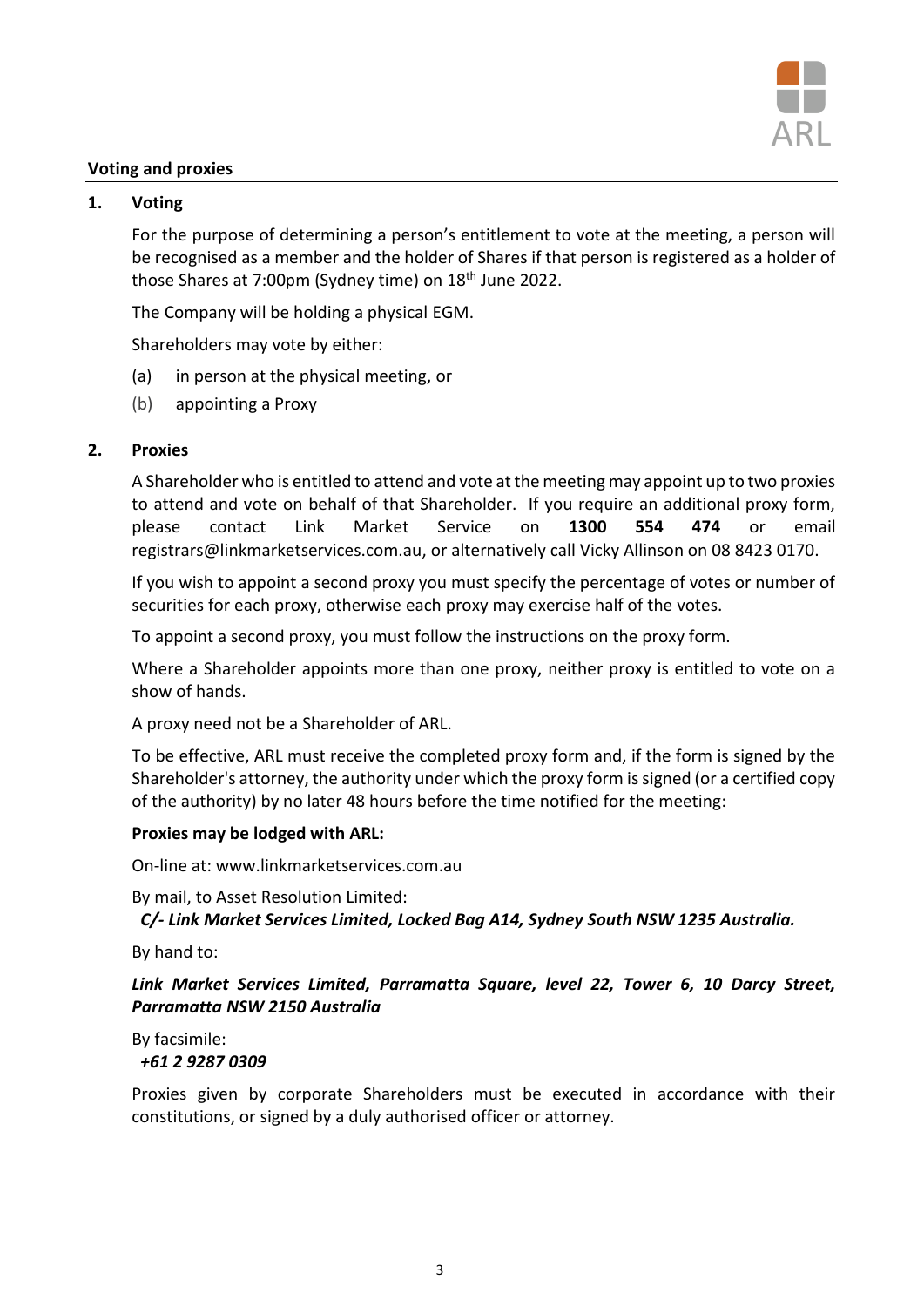

A proxy may decide whether to vote on any motion, except where the proxy is required by law or the Constitution to vote, or abstain from voting, in their capacity as proxy. If a proxy is directed how to vote on an item of business, the proxy may vote on that item only in accordance with the direction. If a proxy is not directed how to vote on an item of business, the proxy may vote as he or she thinks fit.

If a Shareholder appoints the Chair of the meeting as the Shareholder's proxy and does not specify how the Chair is to vote on an item of business, the Chair will vote, as proxy for that Shareholder, in favour of that item on a poll.

# **3. Questions from Shareholders**

The Chair of the meeting will allow a reasonable opportunity for Shareholders to ask questions or make comments on the management of the Company in person during the Meeting.

To assist the Board of the Company in responding to any questions you may have, please submit any questions in writing by fax, email, investor vote or by post to the address below by no later than 5:00pm (AEDT) on 16<sup>th</sup> June 2022.

**By email** vicky.allinson@arlimited.com.au **By post** Unit 3B, Level 3, 60 Hindmarsh Square, Adelaide SA 5000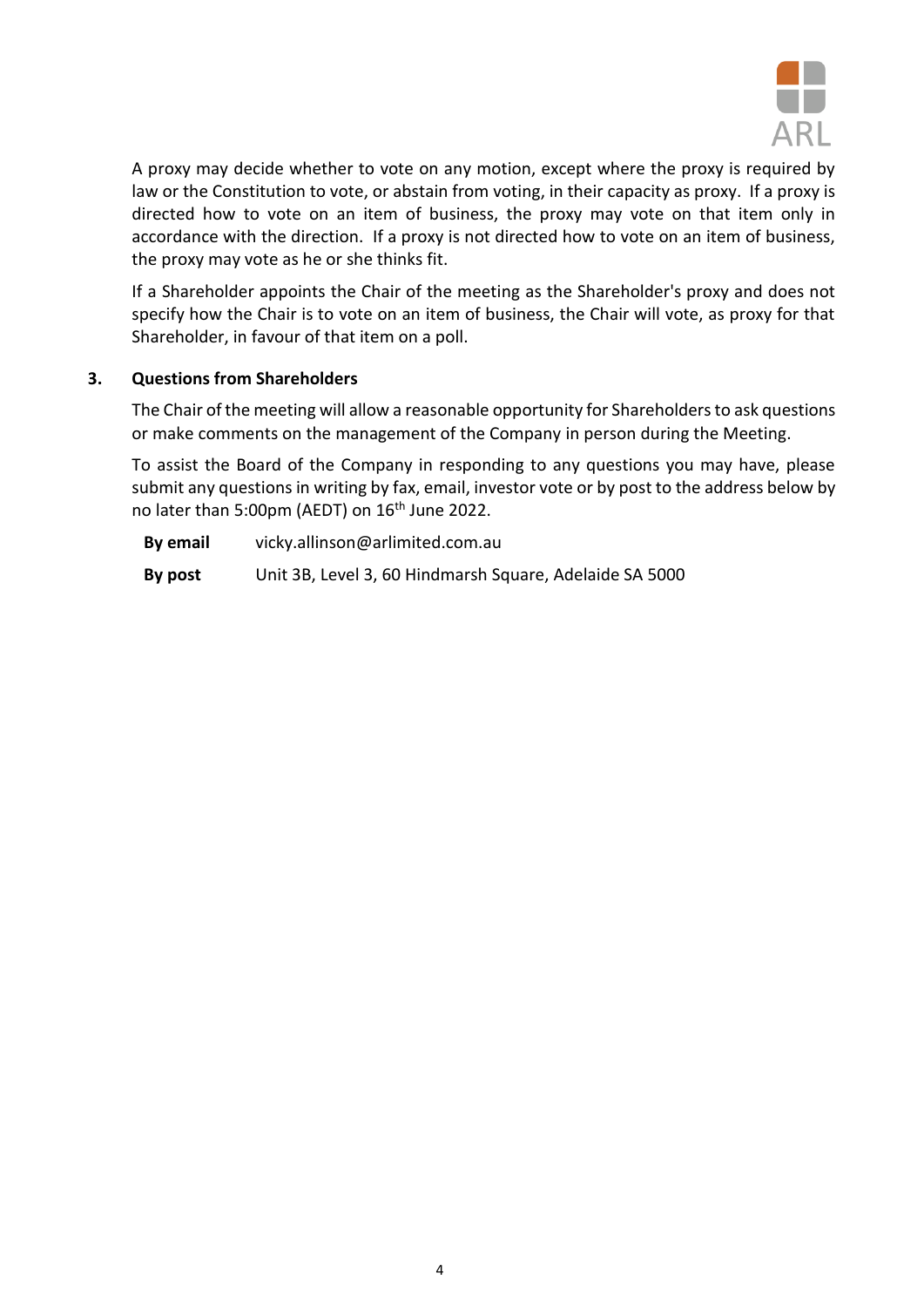

# Explanatory Statement

This Explanatory Statement has been prepared for the information of Shareholders in connection with the business to be conducted at the EGM of the Company at 11:00am AEST on Monday 20<sup>th</sup> June 2022.

# **A copy of the Notice (including Explanatory Statement) was lodged with the NSX on 19th May 2022. The NSX does not take any responsibility for the content of the Notice (including Explanatory Statement).**

This Explanatory Statement forms part of the Notice of Meeting and must be read together with that Notice. The purpose of this Explanatory Statement is to provide Shareholders with an explanation of the business of the Meeting and of the Resolutions to be proposed and considered at the Meeting and to assist Shareholders in determining how they wish to vote on each of the Resolutions. As far as legally possible, the Board intends to support each of the Resolutions.

# **1. RESOLUTION 1 – POTENTIAL RETURN OF CAPITAL TO SHAREHOLDERS**

# **Background**

ARL has previously announced:

- (a) the sale of its shareholding in NobleOak Life Limited;
- (b) the receipt of a further dividend from Octaviar:
- (c) the redemption of units held by ARL in The African Lions Fund; and
- (d) the redemption of shares held by ARL in the Samuel Terry Absolute Return Fund.

ARL has therefore realised all of its non-cash assets with the result that ARL will have surplus capital available for distribution to shareholders.

The Board has received confirmation from the liquidators of the Octaviar Entities that a further small final distribution may be made in 2023, following which the liquidation will end. It is the current intention of the board that all further amounts received, net of expenses, will be distributed to shareholders.

Subject to retention of approximately \$1 million to meet ARL's ongoing operational costs and other liabilities, it is proposed that the majority of ARL's cash assets be distributed to shareholders considering the best interests of shareholders as a whole.

Shareholder approval is being sought to approve ARL returning up to \$19.1 million as an equal capital reduction, approximately 95% of the assets of the Company.

If the Board determines to return capital, the return of capital will be effected by ARL paying to each registered holder of fully paid ordinary shares in the Company, as at a date and time to be specified by the Board, the pro rata amount of the capital reduction per ordinary share. Any reduction in capital pursuant to this approval is expected to occur no later than 30 September 2022.

In making this decision, the Board will consider the Company's requirements for future capital in light of ARL's circumstances. Surplus capital will only be returned to the extent that the Board forms the view that it is in excess of ARL's known requirements at that time.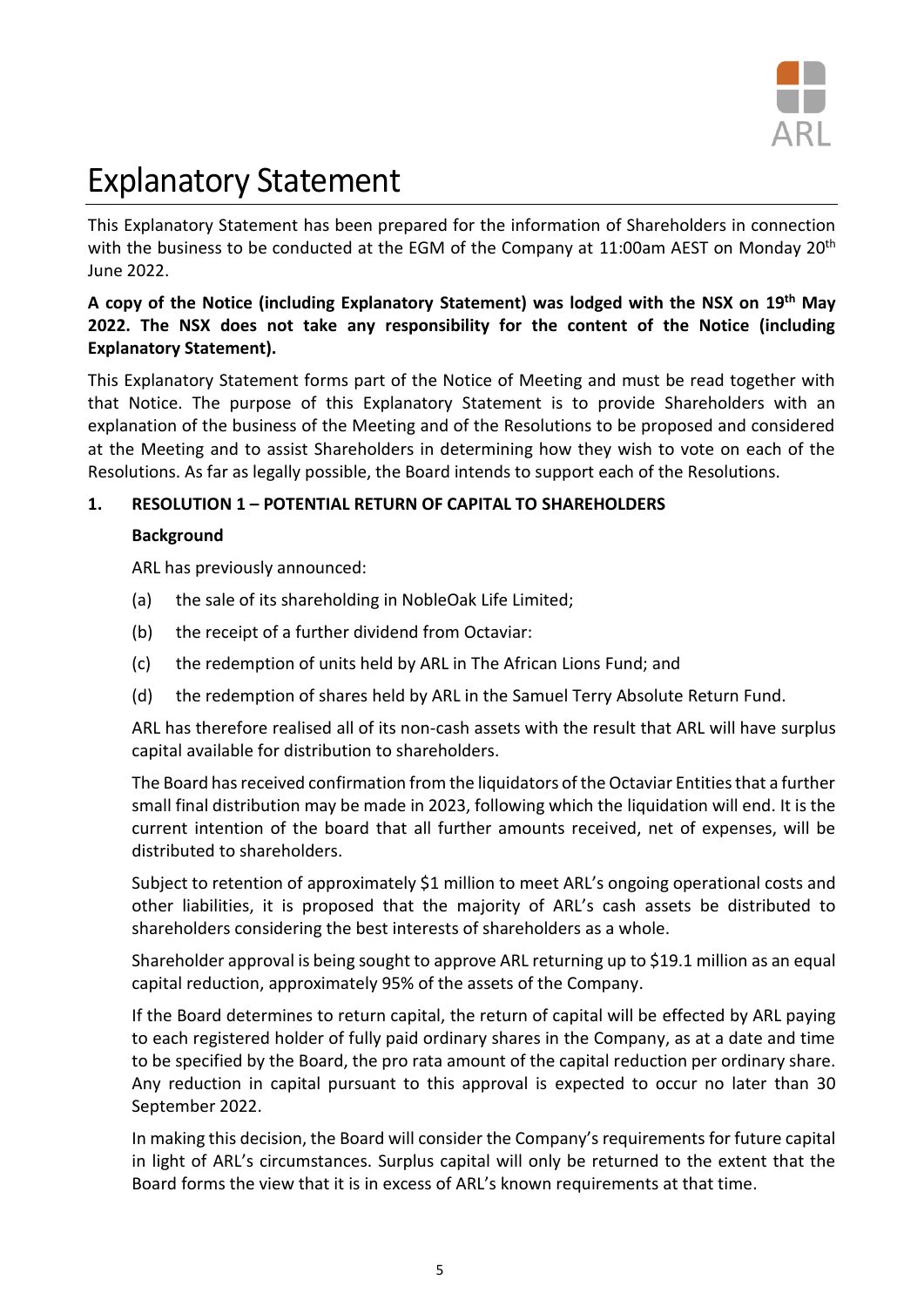

# **Equal Reduction**

A capital reduction by ARL will be governed by ARL's constitution and by the Corporations Act, and sections 256B and 256C of the Corporations Act in particular. The proposed return of capital will constitute an equal reduction of ARL's share capital for the purposes of the section 256B(2) of Corporations Act. This is because the reduction:

- relates only to fully paid ordinary shares;
- applies to each holder of shares in proportion to the number of shares they hold; and
- the terms of the reduction are the same for each holder of shares.

No shares will be cancelled in connection with the return of capital. Accordingly, the return of capital will not affect the number of shares held by each shareholder, nor will it affect the control of ARL.

Under section 256B(1) of the Corporations Act, an equal capital reduction:

- must be fair and reasonable to the company's shareholders as a whole;
- must not materially prejudice the company's ability to pay its creditors; and
- must be approved by shareholders of the company.

The Board is satisfied that these requirements will be met, noting that the reduction applies equally and will be paid out of surplus capital after receipt of proceeds from the above divestment transactions.

If the reduction is implemented, shares in ARL may trade at a lower price than they would have if the capital reduction had not been made. This is due to the return of funds to shareholders and the consequent reduction in funds held by the Company.

# **Tax Implications for Shareholders**

The commentary below is general in nature and not intended to be comprehensive. Commentary is based upon the Company's interpretation of Australian income tax law currently in force at the date that this Notice of Meeting was issued.

Only Australian income tax considerations will be addressed and the tax implications of the return of capital for shareholders will depend on their particular circumstances.

This general summary does not take into account the Australian income tax consequences for Eligible Shareholders who:

- Hold their Shares in the course of trading or dealing in securities or otherwise hold the Shares on revenue account or as trading stock;
- Are subject to the Taxation of Financial Arrangements regime in Division 230 of the Income Tax Assessment Act 1997 that have made an election to rely on the fair value or reliance on financial reports methodologies;
- Are exempt from Australian income tax; or
- Are non-residents of Australia for income tax purposes.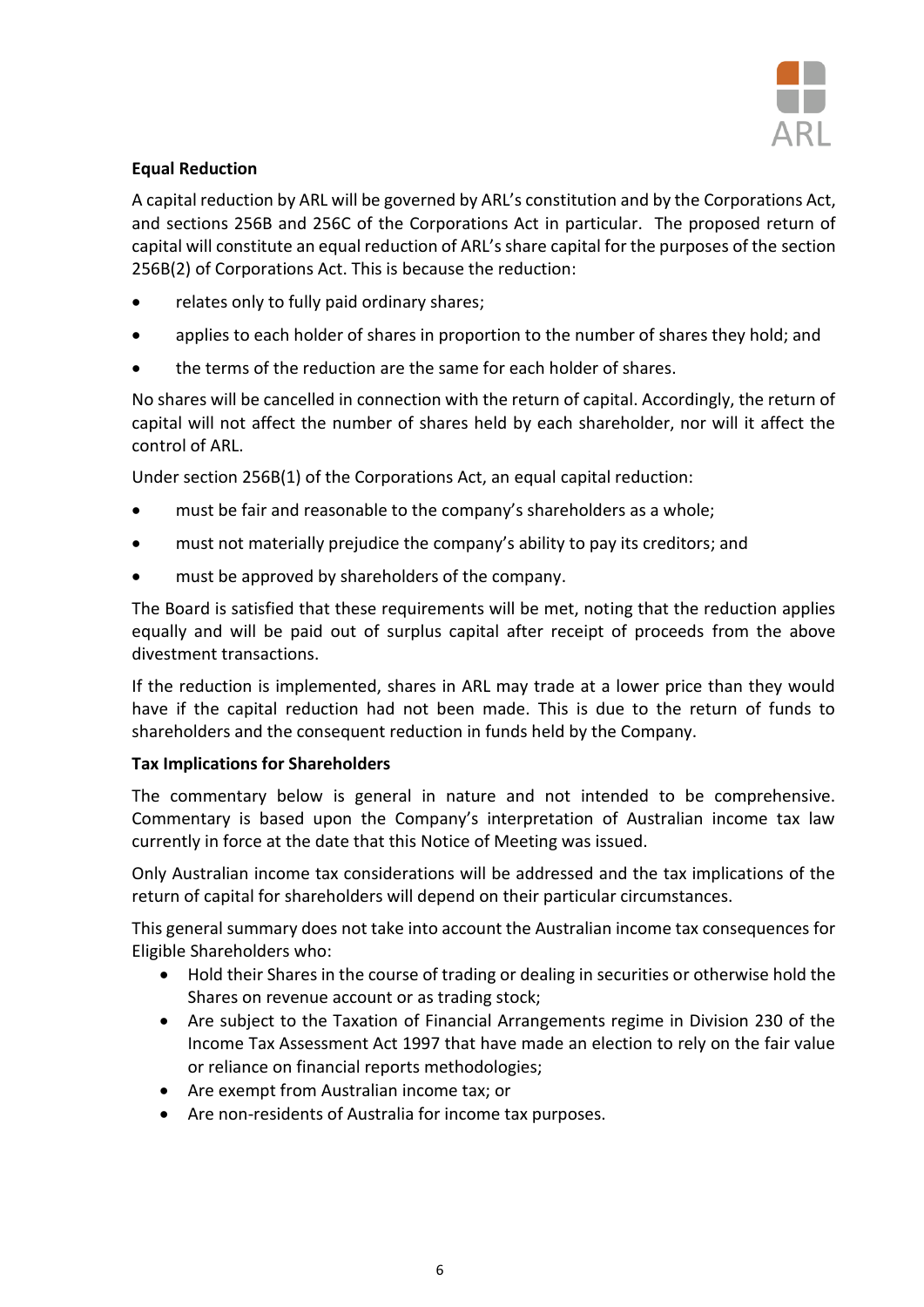

It is therefore important that you consult with your own taxation adviser as to the potential tax consequences of participating in the return of capital, having regard to your particular circumstances.

The expected tax consequences that arise for Shareholders as a result of the return of capital are as follows:

# **Tax treatment of Return of Capital**

It is anticipated that the whole of the return of capital will be debited against the Company's share capital account. Accordingly, all of the return of funds will be capital proceeds from the Company and no part of the return of capital will be a dividend.

The Australian income tax legislation contains anti-avoidance provisions which, if applicable, allow the Commissioner of Taxation (Commissioner) to make a determination that all or part of the return of capital received by shareholders is to be treated as an unfranked dividend.

An unfranked dividend is subject to income tax in the hands of the receiving shareholder, with no franking credit available.

Based on the actual circumstances of the Company, its retained earnings and the circumstances of the return of capital, it is considered that the likelihood of the Commissioner making such a determination should be low. Accordingly, the Company has elected not to seek a Class Ruling from the Australian Taxation Office.

Eligible Shareholders should seek their own tax advice in respect of this matter.

# **Calculating your Capital Gain on the Return of Capital**

For Shareholders who are a resident of Australia for Australian tax purposes:

- No part of the capital reduction should be treated as a dividend for income tax purposes.
- The cost base of each Share will be reduced by the amount of the return of capital for the purpose of calculating any capital gain or loss on the ultimate disposal of the Share.
- An immediate capital gain will arise for Shareholders where the cost base of the Share is less than the amount of the return of Capital.
- If you held your Shares for at least 12 months at the return of capital Date (excluding the date of acquisition and sale), you may be eligible for the CGT discount in respect of a capital gain you make from the return of capital. The CGT discount is 50% for individuals and trusts. The CGT discount is 33 1/3% for complying superannuation funds. Companies are not entitled to the CGT discount.

For non-resident Shareholders, no Australian capital gain or loss should arise as a consequence of the return of capital. Non-resident shareholders should seek advice in relation to the specific tax consequences arising from the return of capital under the laws of their country of residence.

No adverse tax consequences are expected to arise for ARL in relation to the Capital Return.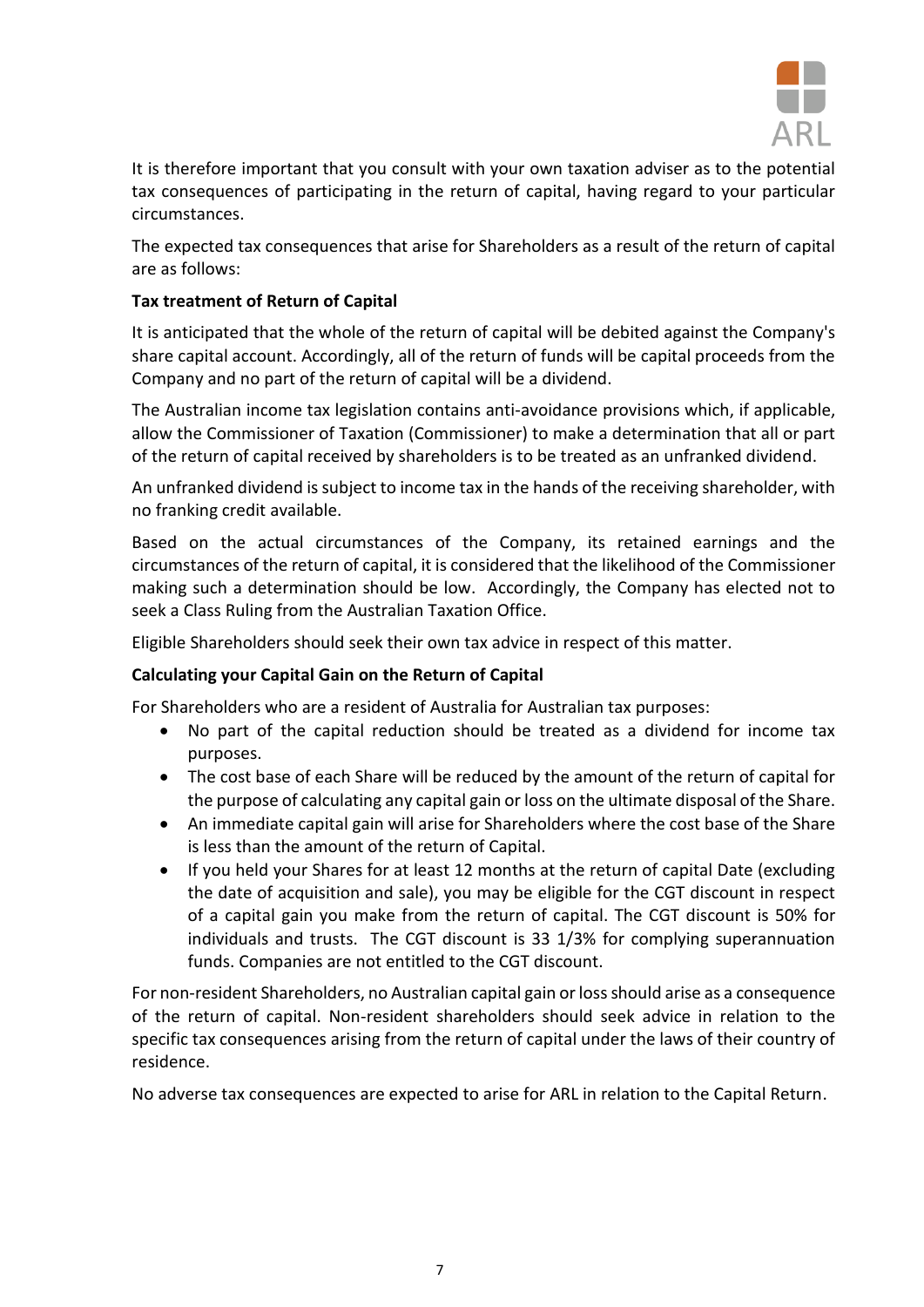

# **Director's Interests**

As at the date of this Notice of Meeting, ARL Directors have the following direct or indirect interests in ordinary fully paid ARL Shares:

| <b>Director</b>  | Interest  |  |
|------------------|-----------|--|
| Giles Craig      | 120,319   |  |
| Sarina Roppolo   | 53,118    |  |
| Therese Cochrane | 1,069,803 |  |

# **No other material information**

As required by the Corporations Act, ARL has set out in the Explanatory Statement all information known to ARL that is material to the decision on how to vote on this resolution.

### **Director's recommendation**

The Board recommends that shareholders vote in favour of the resolution.

# **2. RESOLUTION 2 - DELISTING**

### **Background**

ARL has applied to the NSX to be removed from the NSX Official List under NSX Listing Rule 2.25 (the **Delisting**).

NSX Listing Rule 2.25 requires that the Company obtain the approval of shareholders of the Delisting by way of three quarters majority vote.

Subject to Resolution 1 being passed, this Resolution will be proposed to seek Shareholder approval for the Delisting under and for the purpose of the NSX Listing Rules.

If this Resolution is passed, the Company will be able to proceed with the Delisting. Once delisted, the Company will become an unlisted public company and will continue its operations, which are anticipated to be minimal following the divestment of the majority of the Company's assets and the capital reduction contemplated by Resolution 1 above.

If this Resolution is not passed, the Company will not be able to proceed with the Delisting. However, if the return of capital contemplated in Resolution 1 is implemented by the Company, the NSX may form the view that the Company does not have sufficient assets to warrant the continued listing of the Company's shares such that the NSX may suspend or cancel the listing of the Company's shares.

An indicative timetable for the Delisting is set out below. All dates and times referred to are Sydney, Australia time. Any changes to the indicative timetable will be communicated by way of market announcement on the NSX company announcements platform.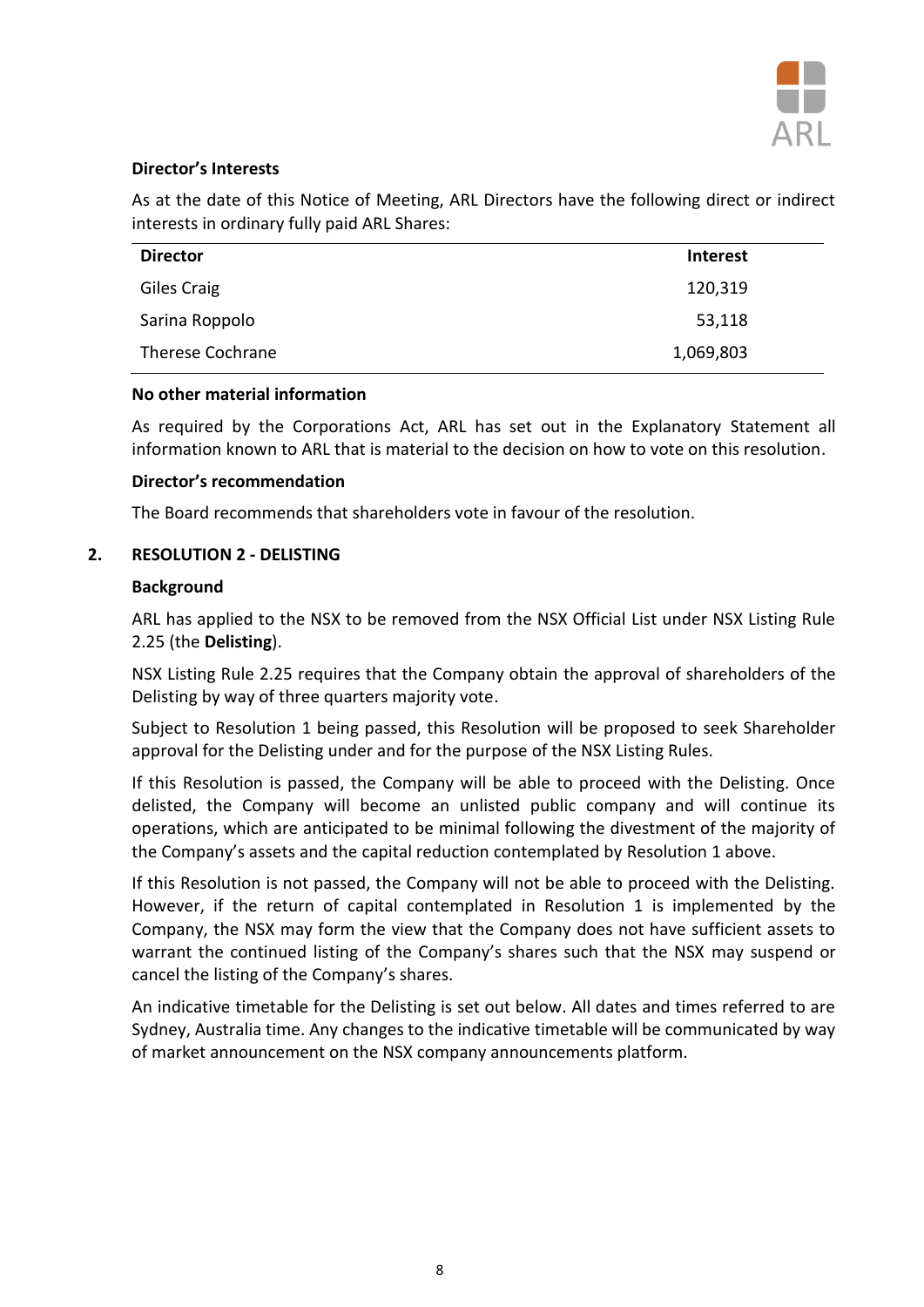

| <b>Indicative Date</b> | Event                                                                               |
|------------------------|-------------------------------------------------------------------------------------|
| 19 May 2022            | EGM Notice to be lodged on NSX and sent to Shareholders                             |
| 20 June 2022           | Proposed date of EGM                                                                |
| 20 June 2022           | Results of EGM lodged on NSX                                                        |
| 21 June 2022           | Ex-date for security holder entitled to participate in the                          |
|                        | <b>Capital Reduction</b>                                                            |
| 22 June 2022           | Record date of securities regarding capital reduction                               |
| 30 June 2022           | Capital Reduction payout                                                            |
| 4 August 2022          | Suspension date <sup><math>(1)</math></sup> (date on which trading of Shares on the |
|                        | NSX is suspended at the close of trading), subject to                               |
|                        | Shareholder approval.                                                               |
| 11 August 2022         | Anticipated delisting date                                                          |

(1) Any Shareholder wishing to trade on market should do so before the Company's close of trading upon withdrawal.

# **Reasons for Delisting**

The key reasons for the Company's decision to seek removal from the NSX Official List are:

- **Fewer investment opportunities:** When ARL listed on the NSX, the Board believed that there would be significant opportunities to invest in the distressed asset space. While the Company has been able to make a number of very successful investments, the continuing buoyant Australian economy means there have been fewer opportunities than expected in the distressed asset space.
- **Resolution of Octaviar Liquidation:** ARL hasreceived the majority of the amount IT WILL RECEIVE IN RESPECT of the proof of debt lodged by the Company in respect of the Octaviar Entities, and the Board believes that no further significant amounts are receivable in the liquidation of either Octaviar Entity.

The liquidators of the Octaviar Entities have advised the Company that \$205,694,371 and \$137,215,907 respectively of the proof of debt claim had been allowed. To date, the Company has received \$6,331,810 from Octaviar Ltd (In Liquidation) and \$4,020,702 from Octaviar Administration Pty Ltd (In Liquidation), this includes the latest dividends declared by the liquidators of:

- o Octaviar Administration Pty Ltd (In Liquidation) on 1 April 2022, being a dividend to unsecured creditors of OA of 0.2584 cents in the dollar. The Company received a dividend of \$354,567 on 1 April 2022.
- o Octaviar Ltd (In Liquidation) on 1 April 2022, being a dividend to unsecured creditors of OL of 0.6250 cents in the dollar. The Company received a dividend of \$1,285,590 on 5 April 2022.

ARL has also realised the majority of its non-cash assets as described in this Explanatory Statement in respect of Resolution 1. As such, the Board believes that there the Company will have no material assets other than cash and, being an entity founded for the purpose of facilitating the receipt of dividends in the liquidation of the Octaviar Entities, will have no further purpose.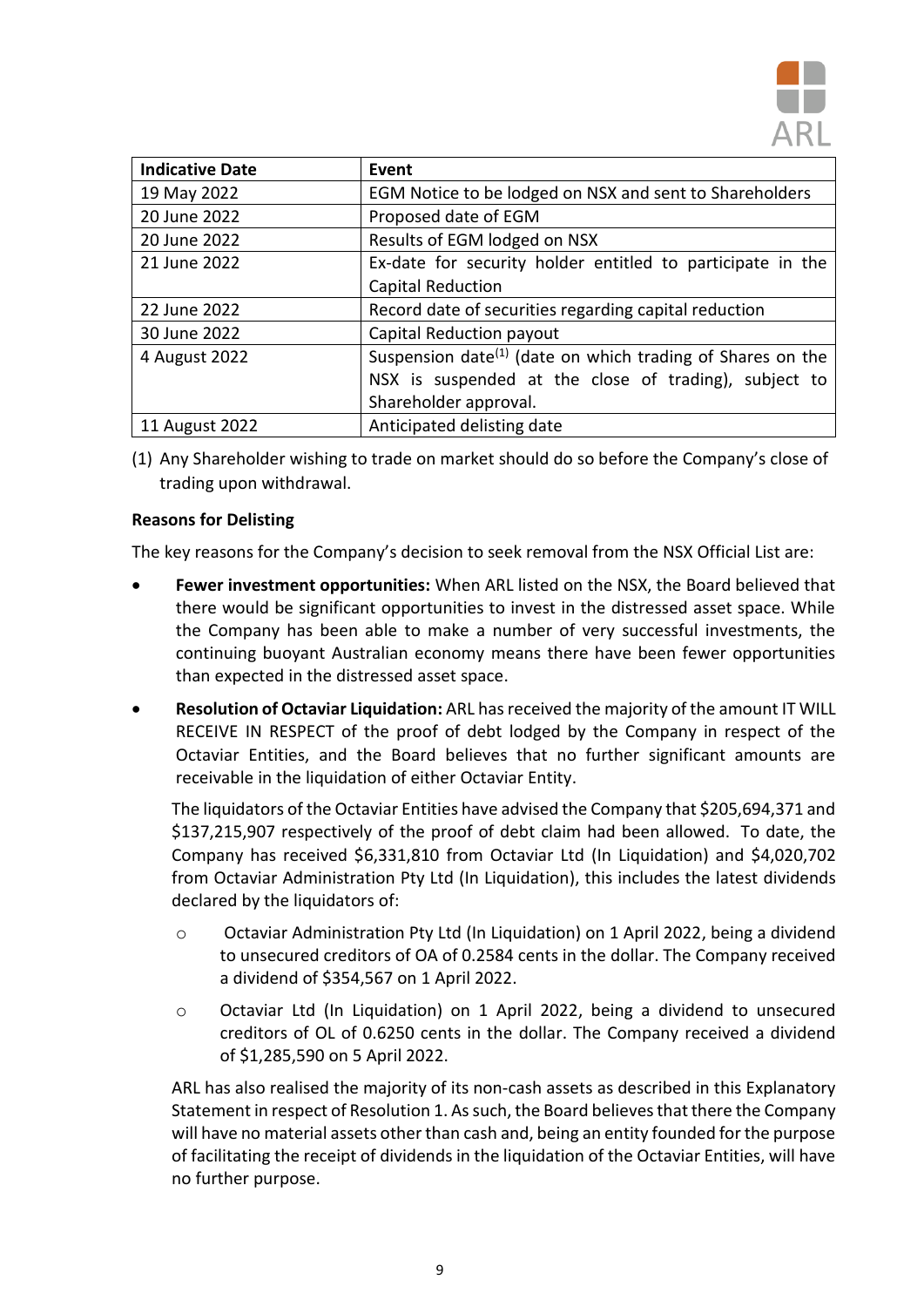

- **Costs**: The Company believes that the ongoing administrative and compliance obligations and costs associated with maintaining its listing on the NSX are disproportionate to the benefit obtained. Legal, accounting, and other expenses incurred in satisfying NSX filing, reporting, and compliance requirements are, and would continue to be burdensome for the Company in circumstances where the Company has ceased its material operations and has returned the majority of its assets to shareholders.
- **Time and effort**: A significant portion of the Board's time is presently dedicated to matters relating to the Company's NSX listing. That time would be able to be spent on other matters for the benefit of the Company if the Company Delists.

# **Consequences of Delisting**

- Shares in the Company will no longer be publicly quoted or traded on the NSX and Shareholders will only be able to sell their Shares in off-market private transactions requiring Shareholders to identify and agree terms of sale. Such transactions will be subject to applicable laws and regulations and the Company's constitution.
- The Company will remain a disclosing entity for the purposes of the Corporations Act and it will therefore continuously disclose information, including financial information, to shareholders following Delisting.
- If the Shareholders:
	- $\circ$  pass Resolution 1 and the Company undertakes the equal capital reduction; and
	- o pass Resolution 2 and the Company Delists,

the Directors of the Company intend to consider a solvent members voluntary liquidation of the Company under which all of the remaining assets of the Company not previously distributed as part of the capital reduction is used to pay the outstanding debts of the Company and the remainder (if any) will be distributed to the Shareholders. However, the Board has not made any decision with respect to a solvent members voluntary liquidation up of the Company at this time, and does not intend to do so prior to the consideration of Resolution 1 and / or Resolution 2 by the Shareholders.

# **Disadvantages of Delisting**

The Board has considered the following potential disadvantages and risks associated with Delisting as follows:

• **Liquidity:** Shares in the Company will no longer be capable of being traded on the NSX, meaning some Shareholders may find it difficult to divest their shareholding in the Company after the Suspension Date. After Delisting, Shareholders wishing to trade their shares will be entitled to transfer their Shares off-market to a willing third-party purchaser in accordance with the Company's constitution, any agreements between such Shareholder and the Company, and applicable securities laws. However, such thirdparty market may not be liquid and Shareholders will be personally responsible for sourcing purchases of their Shares, which may prove difficult. The Company has no present intention to apply to list any securities of the Company on any securities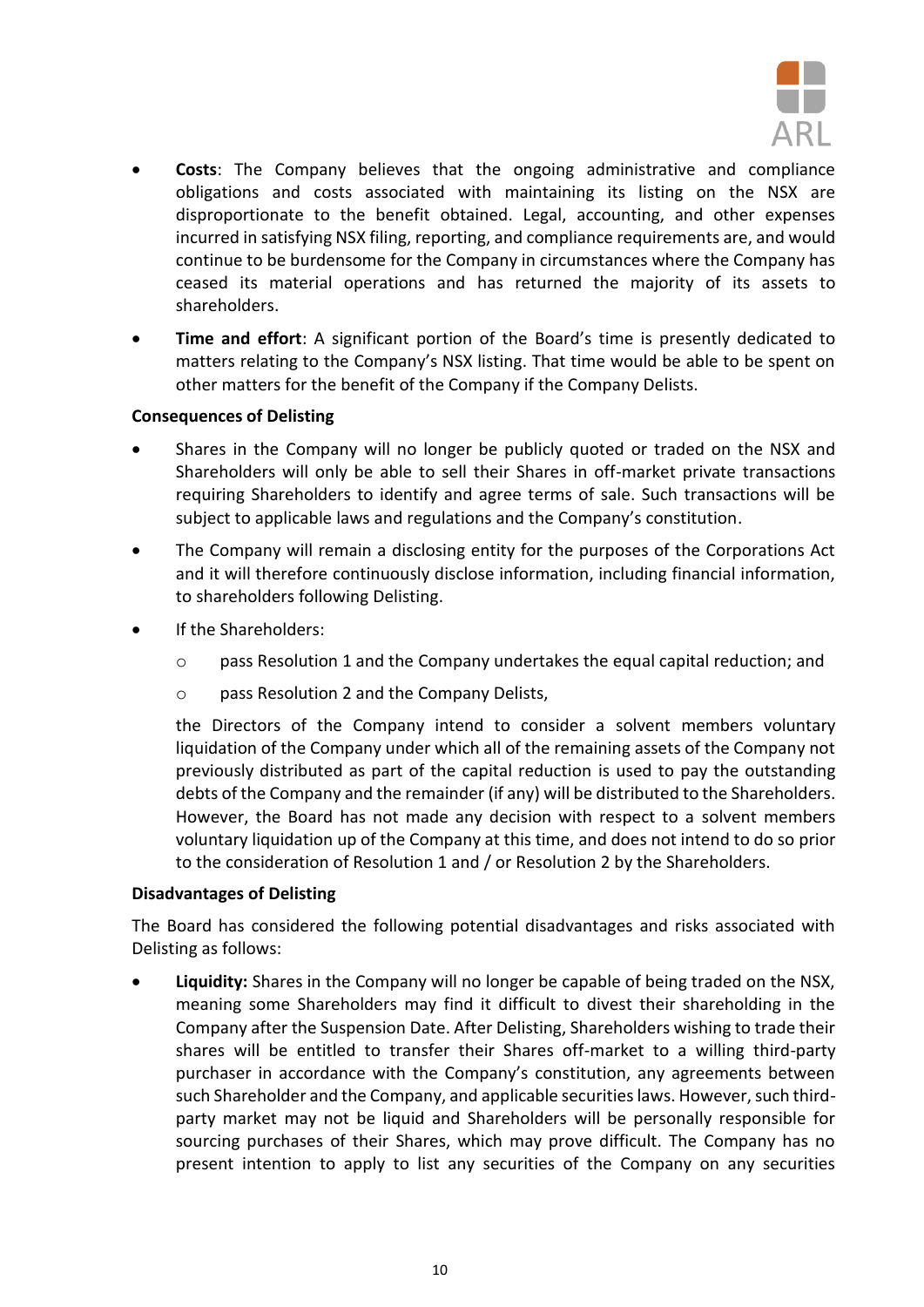

exchange and no assurance is given that a liquid market for the Company's securities will exist.

Despite this, Shareholders should note that the Directors intend to consider a solvent members voluntary liquidation of the Company (if Resolution 1 and Resolution 2 are passed) under which all remaining assets of the Company (after its liabilities are paid) would be distributed to Shareholders and all of the Shares being cancelled.

- **Regulation**: The NSX Listing Rules will no longer apply to the Company if the Delisting proceeds, such that Shareholders will no longer benefit from the protections of the NSX Listing Rules with respect to:
	- o disclosures and restrictions on issues of securities in the Company;
	- o significant changes in the Company's activities; or
	- o requirements to obtain shareholder approval for certain transactions involving related parties of the Company.

However, the Company will continue to be bound by the Corporations Act and will therefore, subject to its Constitution and any agreement between the Company and its shareholders, require such Shareholder approvals as the Company is required to seek under the Corporations Act.